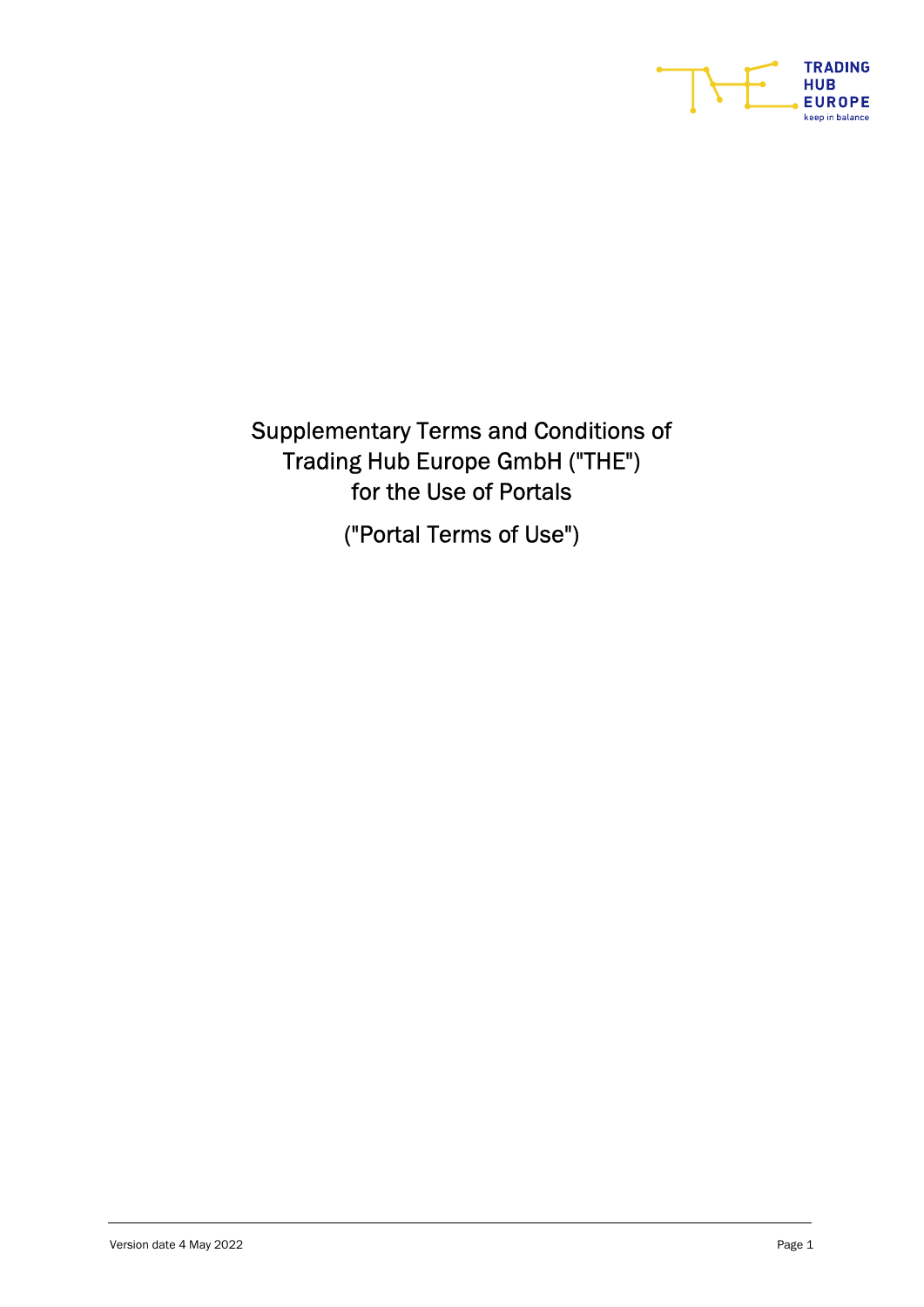

# Table of contents

| 1  |                                                                                      |
|----|--------------------------------------------------------------------------------------|
| 2  |                                                                                      |
| З  |                                                                                      |
| 4  |                                                                                      |
| 5  |                                                                                      |
| 6  |                                                                                      |
| 7  | Registration for VTP Portal and VTP nominations (only BGM market role) 11            |
| 8  |                                                                                      |
| 9  |                                                                                      |
| 10 |                                                                                      |
| 11 |                                                                                      |
| 12 |                                                                                      |
| 13 | Term, termination and right to rescind the contract in the event of system errors 15 |
| 14 |                                                                                      |
| 15 |                                                                                      |
| 16 |                                                                                      |
| 17 |                                                                                      |
| 18 |                                                                                      |
| 19 |                                                                                      |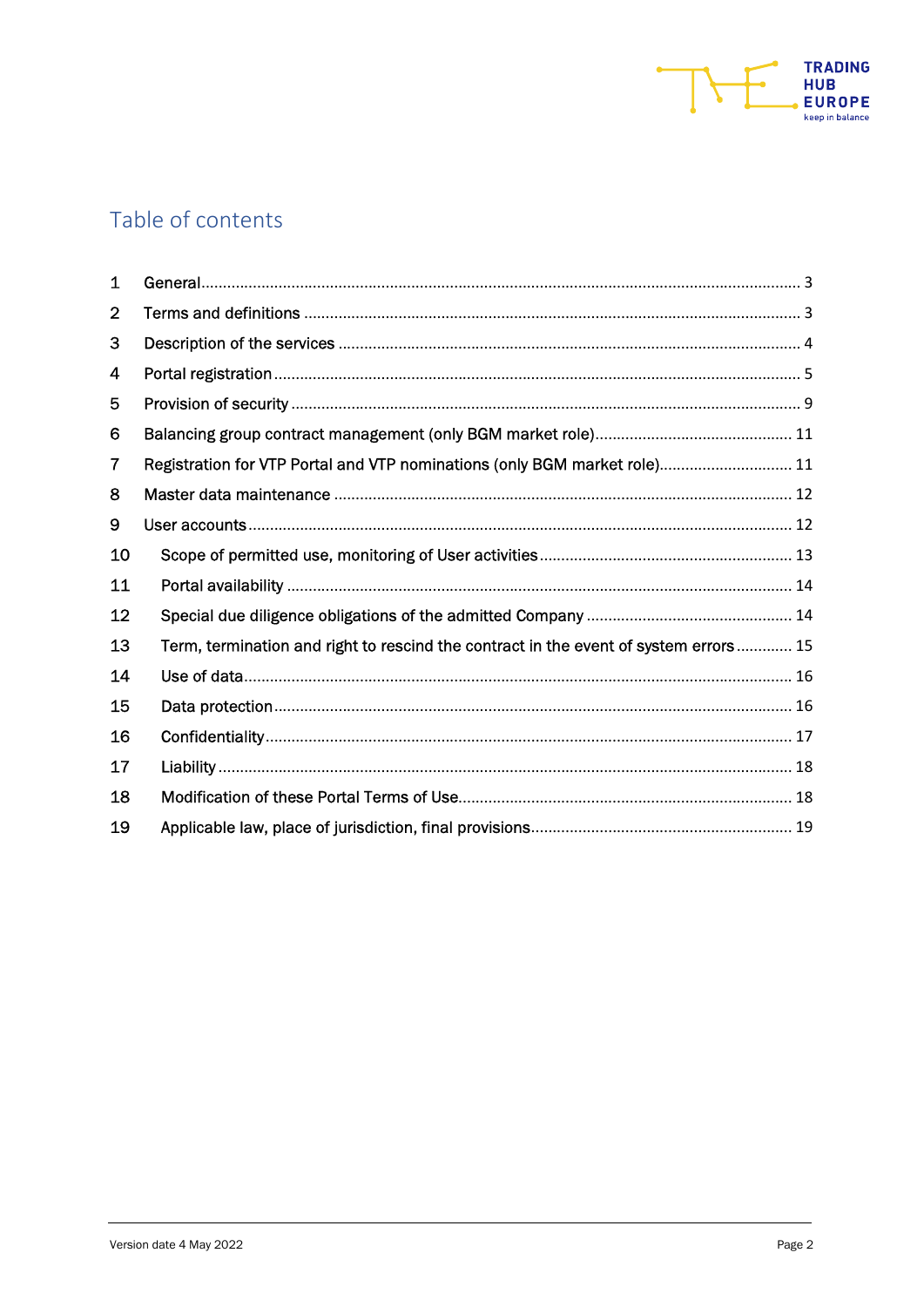

## 1 General

- (1) Trading Hub Europe (THE) gives balancing group managers, network operators and shippers access to various portals (hereinafter individually referred to as "Portal" or collectively as "Portals") via its website<sup>1</sup> for balancing group management, system balancing and capacity buyback<sup>2</sup>-and SSBO Products related processes.
- (2) These Portal Terms of Use govern the relationship between THE as the Portal operator and a company using any such Portal (hereinafter individually referred to as "Company" or collectively as to as "Companies"). Other contracts between THE and the Companies (hereinafter also individually referred to as "Party" or collectively as "Parties") as shall remain unaffected by these Portal Terms of Use, unless the Parties have expressly agreed otherwise.
- (3) By confirming its acceptance of these Portal Terms of Use via the checkbox with the text: "I hereby accept the Portal Terms of Use and data protection policy of THE", the market partner (in the market role of balancing group manager, network operator or transport customer) agrees to the Portal Terms of Use as set out below.
- (4) These Portal Terms of Use may be accessed, printed, downloaded and saved at any time via the link provided on the THE website.

## 2 Terms and definitions

Save as otherwise provided in these Portal Terms of Use, the following definitions shall apply:

"Balancing Services Portal (BSP)" means the bidding platform for system balancingand SSBO Products related processes made available on the THE website and protected by login details.

"Checkbox" is a box to be checked as part of the online registration process in order to make a statement.

"Capacity Buy-back Portal" means the platform for handling capacity buy-backrelated processes made available on the THE website and protected by login details.

"Customer Portal" means the platform for handling balancing group management processes made available on the THE website and protected by login details.

<sup>1</sup> www.tradinghub.eu

<sup>2</sup> See Appendix 1 - Terms and Conditions of Registration for the Capacity Buy-back Portal of Trading Hub Europe GmbH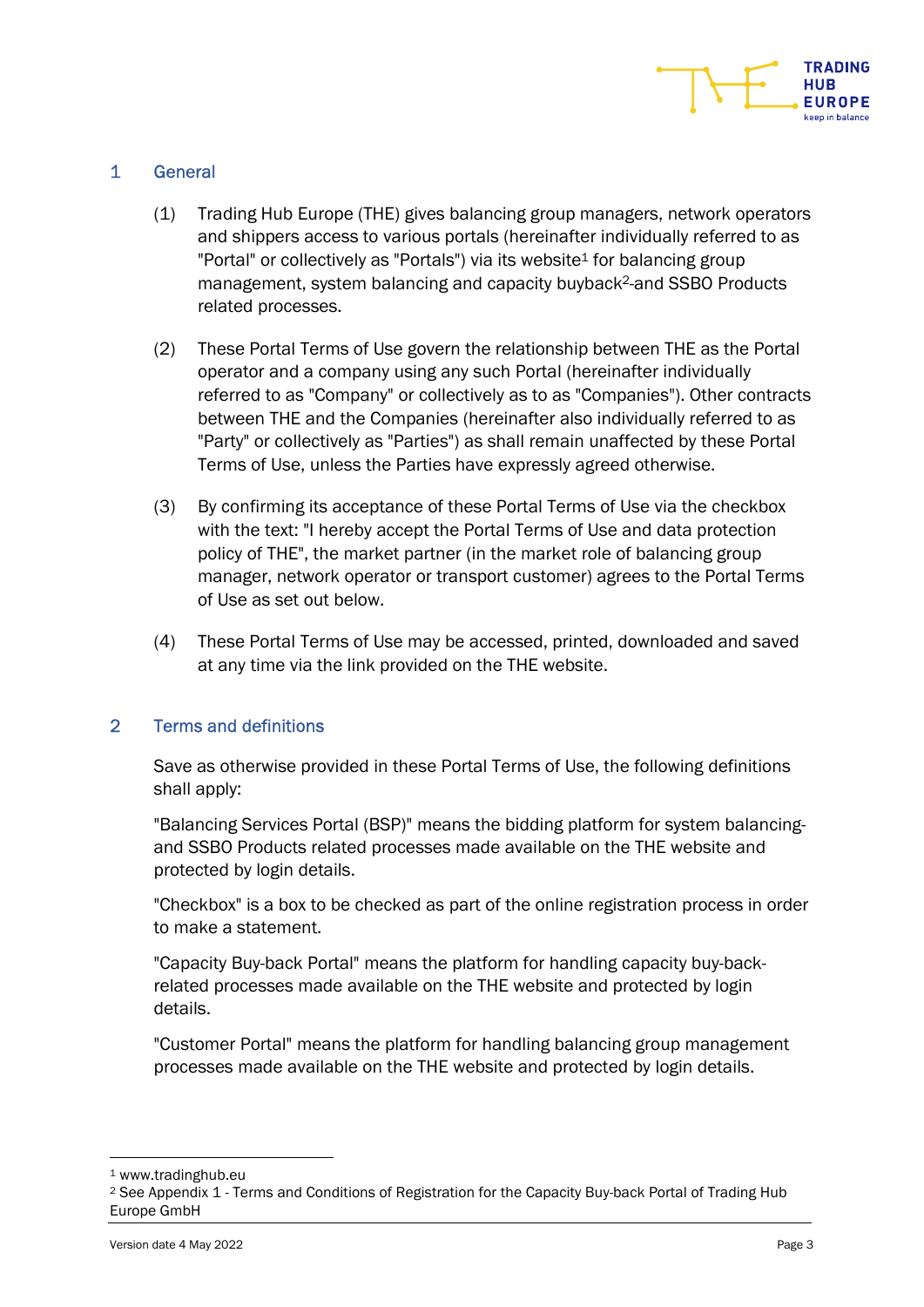

"Login Details" means the username and password provided to a registered Company or User by THE for use of the Portals.

"User" means any natural person accessing the Portals on behalf of a Company.

"Portals" means the platforms made available by THE.

"SSBO Product" (so-called "Strategic Storage Based Options") means the productoptions which THE uses to carry out its duties according to Section 35a of the German Energy Industry Act (Gesetz über die Elektrizitäts- und Gasversorgung – EnWG).

"Company" means any legal entity or natural person that concludes or has concluded a Portal Use Agreement with THE in at least one of the market roles pursuant to section 4 (1) (balancing group manager, network operator or shipper).

"VTP Portal" means the platform for processing nominations for the transmission of gas quantities ("VTP Nominations") made available on the THE website and protected by login details.

"Business Days" means any day which is not a Saturday, Sunday or public holiday in at least one of the German federal states. 24 December and 31 December of each year shall be considered public holidays.

## 3 Description of the services

(1) The Customer Portal features both a public area accessible to anyone, which allows visitors to complete the admission process described in section 4, and a protected area accessible only to authorised Users, which features the following functions, among others:

For balancing group managers:

- Master data maintenance (e.g. address and bank data) by Users
- Contract management (e.g. conclusion and termination of balancing group contracts)
- Transfer of biogas flexibilities
- Access to balancing group-relevant market data and correction processes in connection with allocation data
- Retrieval and creation of subscriptions to reports offered by THE

For network operators:

- Master data maintenance (e.g. address and bank data) by Users
- Access to market data relevant to network operators
- Handling of declaration, allocation and clearing processes
- Retrieval and creation of subscriptions to reports offered by THE

For shippers: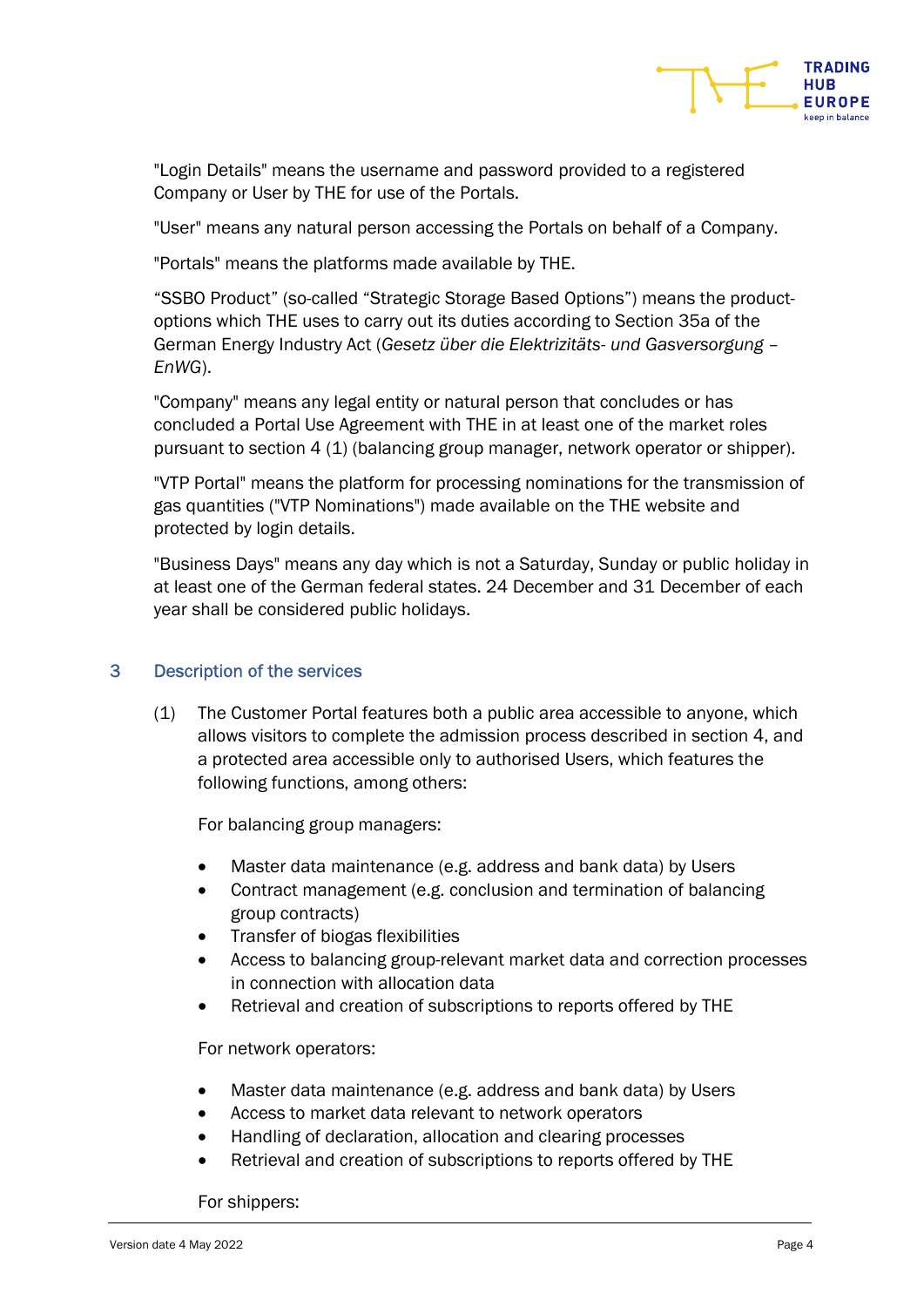

- Master data maintenance (e.g. address and bank data) by the User
- (2) THE's VTP Portal features the following functions:
	- Execution of VTP nominations in balancing groups in the market area
	- Overview of nominations and their matching status
	- Retrieval and creation of subscriptions to reports offered by THE
- (3) THE offers the Portals only in accordance with these Portal Terms of Use and only to the extent that it is technically and operationally feasible for THE to do so.

## 4 Portal registration

- (1) Use of the Customer Portal requires registration. In order to register, the Company must have successfully completed the process of admission by THE and it must have accepted these Portal Terms of Use. The Company can apply for admission to the Portal on the THE website. By submitting a registration request, the Company will apply for at least one of the following types of access, depending on its market role:
	- balancing group manager
	- shipper
	- network operator
- (2) Registration is only permissible for entrepreneurs in the sense of section 14 (1) of the German Civil Code (BGB).
- (3) When requesting registration, the Company must ensure that all information requested by THE on its website is provided completely and correctly.
- (4) Having entered all the information requested, the User has to submit its registration request to THE. After THE has checked and confirmed the registration data, it will send the Company the contract documents or request further information needed for the registration process, including but not limited to the following documents or information:
	- (a) Fully completed and signed "Market Participant´s power of attorney for the user" based on the specimen provided;
	- (b) The User's valid personal e-mail address with the Company (no collective e-mail addresses and no generally accessible e-mail domains such as gmx, gmail, web.de, t-online, yahoo);
	- (c) Business address of the service recipient according to the commercial register, to which mail can be sent;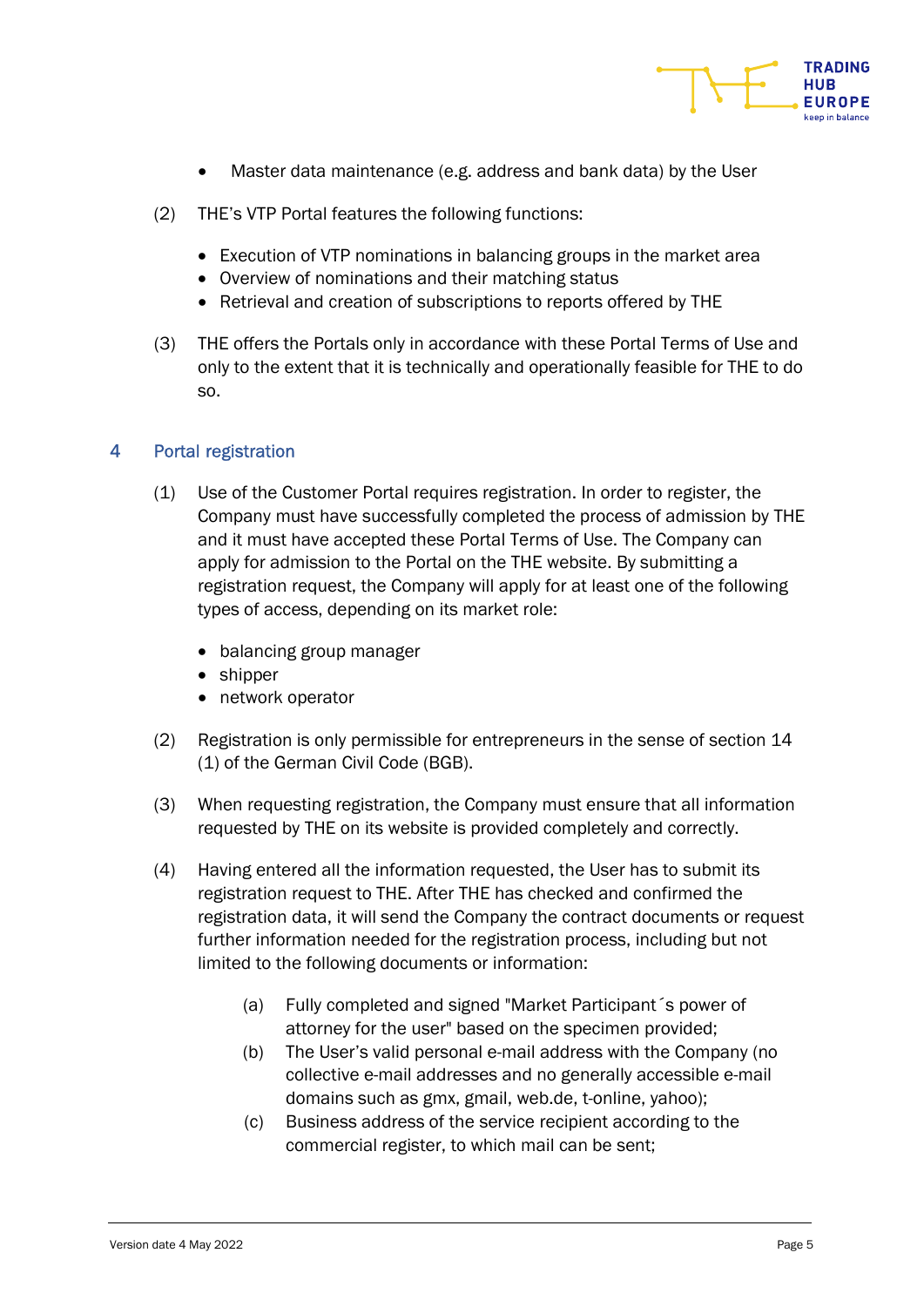

- (d) Details of the invoice recipient, e-mail address to which the invoice (pdf file) can be sent (only collective e-mail addresses and Company e-mail address may be used);
- (e) Market partner code;
- (f) ACER code;
- (g) Contact details of relevant contact persons at the Company;
- (h) Full bank details of the Company (including IBAN, BIC or SWIFT);
- (i) VAT identification number;
- (j) Digital certificates for the electronic transmission of EDIFACT messages as well as documents and information on the desired communication channel for 1:1 communication in accordance with THE's communication data sheet:
- (k) If service providers are used, the fully completed and signed "Power of Attorney for Service Provider" or "Dienstleistungsvollmacht für Bilanzkreisverantwortliche"<sup>3</sup> specimen provided;
- (l) Commercial register No.
- (m) Extract from commercial register not older than three (3) months;
- (n) If available: Certificate from the main customs office for natural gas suppliers in accordance with section 38 (3) of the Energy Tax Act ("EnergieStG");
- (o) If available: evidence of a certified compliance management system that can be used.
- (5) For the market role of network operator, the Company shall submit the following documents in addition to the documents listed in paragraph (4):

The Application to set up a network account ("Beantragung zur Einrichtung eines Netzkontos"4) form along and the reseller certificate.

- (6) For the market role of balancing group manager, the Company shall submit the following documents shall in addition to the documents listed in paragraph (4):
	- (a) The last three (3) audited annual financial statements or the opening balance sheet of the Company;
	- (b) A description of the intended business model for at least the first six months of balancing group management, stating in particular the expected number of balancing groups by gas quality, the start of balancing group management, the traded volumes, the expected trading partners, the type of trading (physical or financial), as well as whether and to what extent it is intended to supply gas to end users;

<sup>3</sup> only German network operator

<sup>4</sup> only German network operator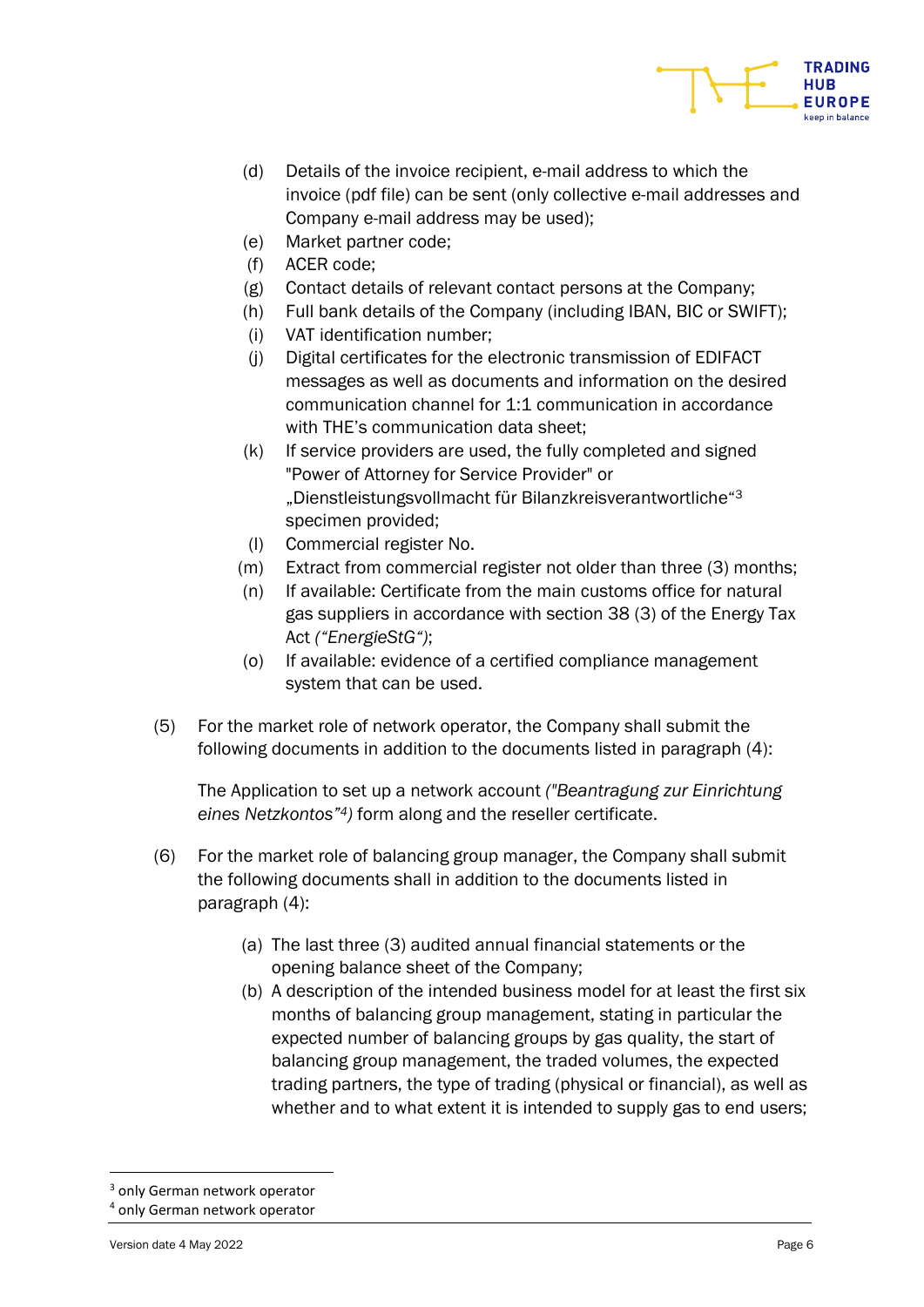

- (c) Proof of entrepreneurial status for companies registered outside the European Union issued by an authority in the country of its registered office, the content of which shall correspond to the USt 1TN form of the Federal Ministry of Finance;
- (d) A (European) certificate of good conduct of the Company (in the case of natural persons) or of all members of the board of management (in the case of legal persons), of the authorised signatories and of the User either in the original or as a certified copy;
- (e) Assurance that the Company is not currently insolvent and that no legal proceedings are pending that will most probably lead to the Company's insolvency;
- (f) A certificate relating to tax matters (formerly known as Tax Clearance Certificate) from the competent tax office either in the original or as a certified copy;
- (g) A certified copy of the identity card of all members of the management and any authorised signatories as well as the User; it must be ensured that the identity card number is made illegible before dispatch, otherwise it will be rejected.
- (7) If the Company is subject to legislation in which the requested documents do not exist in the format that is prevalent in Germany, it shall provide documents with similar content in a comparable format. If the documents are not in German or English, certified translations shall be prepared and provided.
- (8) The documents and/or information referred to in section 4 (4), (5) and (6) shall be sent to THE in advance by e-mail and thereafter by post within two (2) months of THE's request. The date of receipt of the complete e-mail(s) and the date of receipt by THE of the original documents sent by post shall be the dates determining whether or not the documents and/or information were submitted in time.
- (9) THE shall be entitled to request proof of the aforementioned information and to request further explanations and information, as may be required for admission to the Portal, for which it may set a new reasonable deadline.
- (10) The Company undertakes to ensure that all information and documents provided for the registration are complete and correct.
- (11) The Portal Use Agreement will be concluded as follows:
	- (a) The Company will furnish a full set of duly and truthfully completed and signed documents, thereby making an offer to enter into a Portal Use Agreement and accepting these Portal Terms of Use.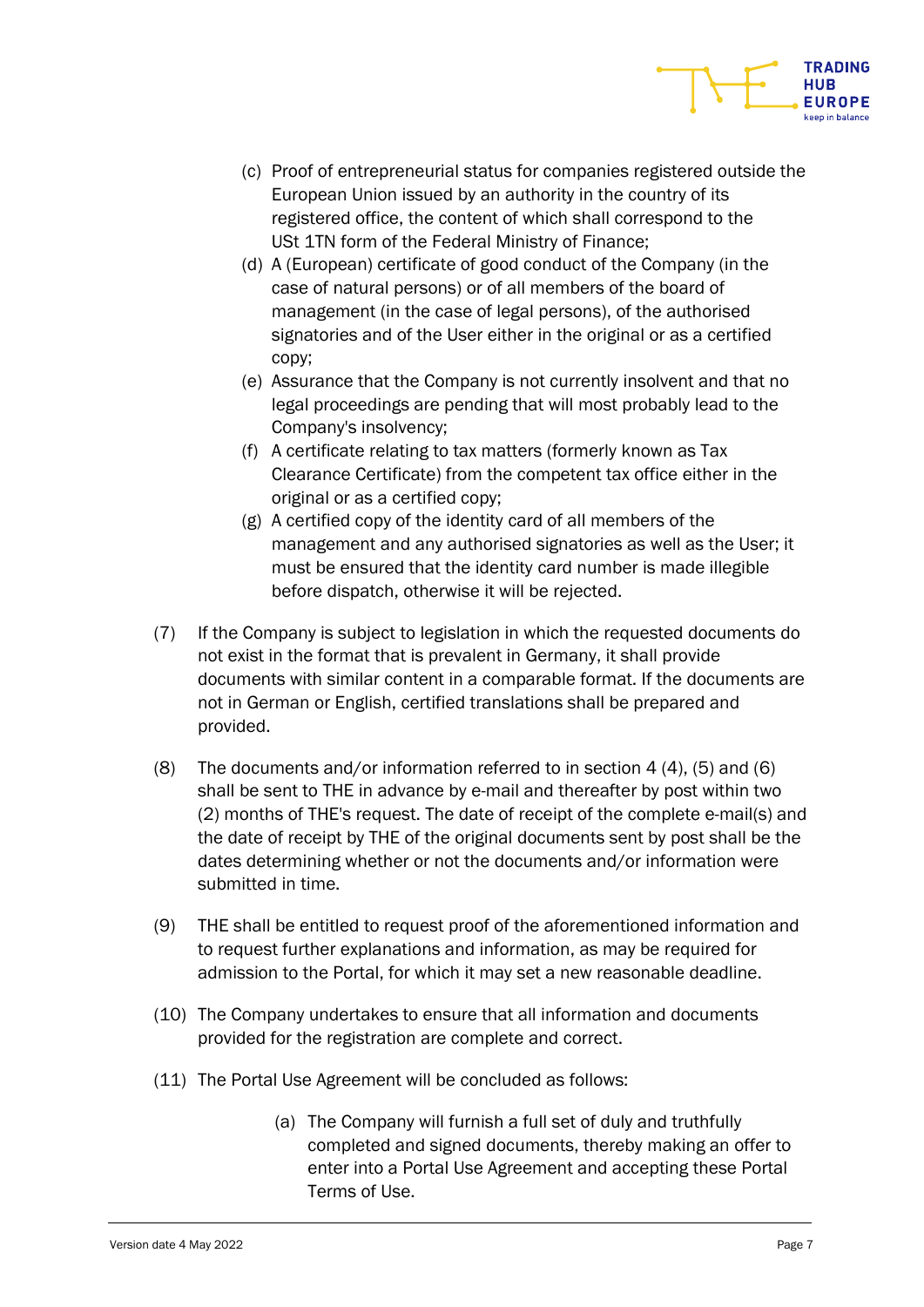

- (12) The registered Company has an obligation to ensure that the data and details provided in the course of the registration process and during use of the Portal is kept up to date. If any of this data changes during the term of this Portal Use Agreement, the Company shall correct the relevant details in its portal settings without undue delay. If the relevant details cannot be changed in the Portal settings, the registered Company shall notify THE of the changed data or information in text form (cf. Section 126b of the German Civil Code (BGB)).
- (13) THE may refuse to grant a Company or a User access to the Portal in the following cases:
	- (a) If the documents and information referred to in section 4(4), (5) or (6) above are not correct and/or have not been submitted in full or have not been sent by the deadlines specified in section 4(8) above. In this case, the admission process can be restarted at the earliest after the expiry of a six-month blocking period. If any such blocking period would cause undue hardship to the Company, THE may, at the Company's request, grant an earlier admission upon submission of all required documents and information.
	- (b) If the Company requests access to the Portal in the market role of balancing group manager and there are concrete indications of unreliability of the Company (in the case of natural persons) or the members of the board of management (in the case of legal entities). The Company will be classified as unreliable if there are concrete indications that the Company will not properly fulfil its statutory obligations as balancing group manager or its obligations under these Portal Terms of Use or under the balancing group contract. Without limitation, such indications shall be deemed to exist if the (European) certificate of good conduct of the Company (in the case of natural persons) or a member of the board of management (in the case of legal persons) shows an entry for fraud or a comparable criminal offence.
	- (c) If there is any other good cause.
	- (d) If admission to the Portal is refused, the documents submitted for registration will be returned to the applying Company, relieving THE of any further responsibilities.

**TRADING** HUR **FUROPE**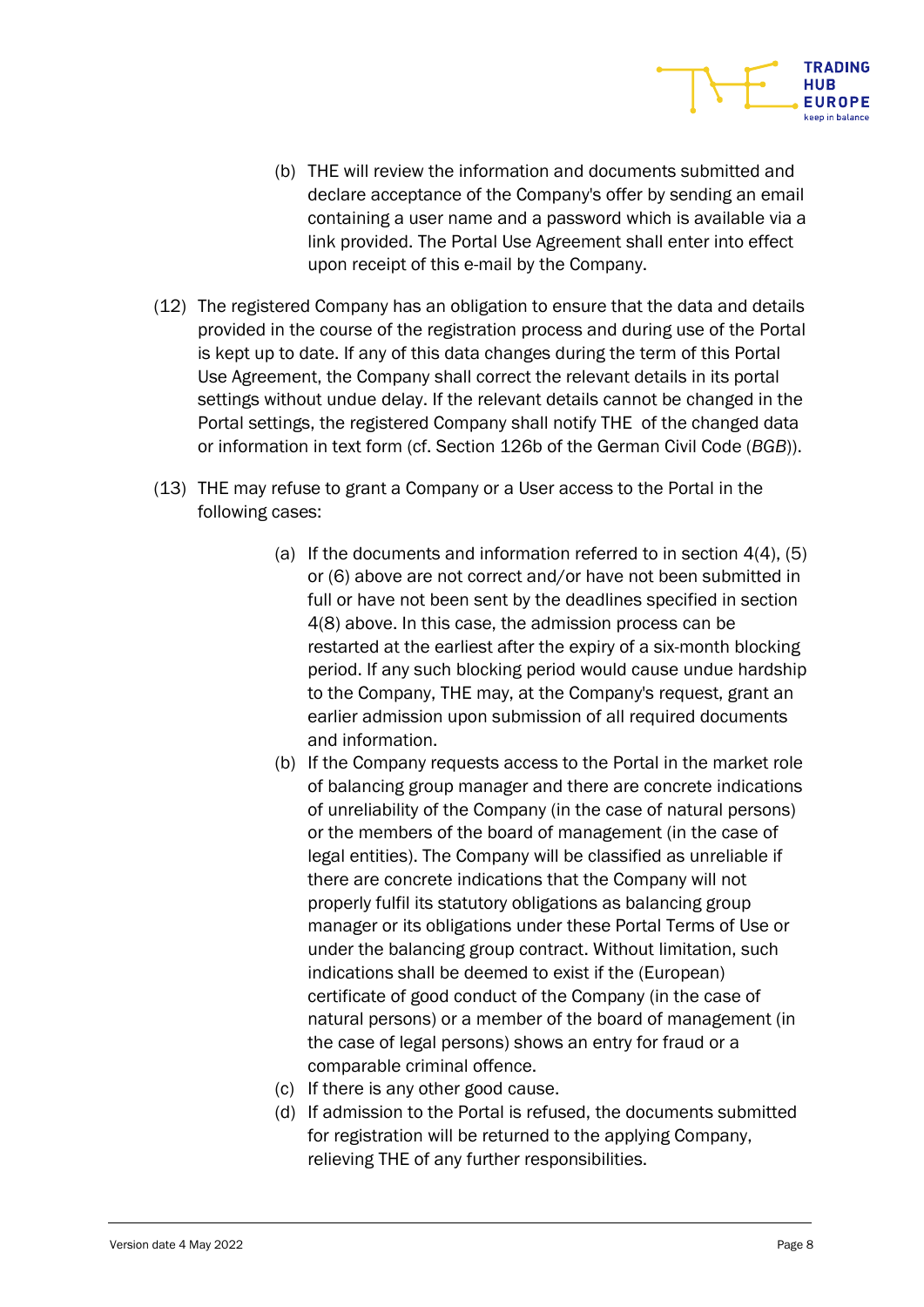

(14) Companies admitted to the market role of "balancing group manager" or "network operator" in the Portal may authorise other companies by power of attorney to act as service providers. Any such authorisation shall be submitted without delay. If the authorised Company agrees, THE will assign the authorised Company as service provider to the authorising Company. A service provider may perform certain actions via the Portal for the Company to which it is assigned. Section 6 shall apply mutatis mutandis. For the duration of the assignment vis-à-vis THE and other authorised Companies the service provider will be deemed to be authorised to perform such actions. Both the service provider and the Company granting the power of attorney can terminate the assignment by notifying THE in writing (cf. section 126 of the German Civil Code (BGB)).

## 5 Provision of security

- (1) In justified cases, THE may require the Company requesting access as a balancing group manager to provide THE with security for any and all future payment claims arising out of or in connection with the balancing group contract still to be concluded before admitting said Company to the Portals. THE will decide on the need for such security after having reviewed all documents submitted and will only request such security if there are no other objections to the Company's admission to the Portals. The Company concerned may already provide such security beforehand.
- (2) Without limitation, a justified case shall be deemed to have occurred if, in the last two (2) years prior to the conclusion of the balancing group contract, a previous balancing group contract between THE and the Company was terminated extraordinarily in accordance with section 37 (3) (b) of the Terms and Conditions for the Balancing Group Contract.
	- (a) A justified case shall also be deemed to have occurred if, on the basis of information obtained about the Company from a credit agency recognised by the business world or on the basis of any other factual situation, there is a justified concern that it will not meet its obligations under the balancing group contract still to be concluded and the Company does not rebut any such concern by providing suitable evidence of its creditworthiness within five (5) Business Days after being requested to do so by THE. For this purpose, the Company may submit suitable evidence of creditworthiness such as the certificate of an auditor, a certificate of a credit institution authorised to do business in the Federal Republic of Germany confirming sufficient liquidity, the latest annual report, an extract from the commercial register and, if necessary, further information relevant to creditworthiness.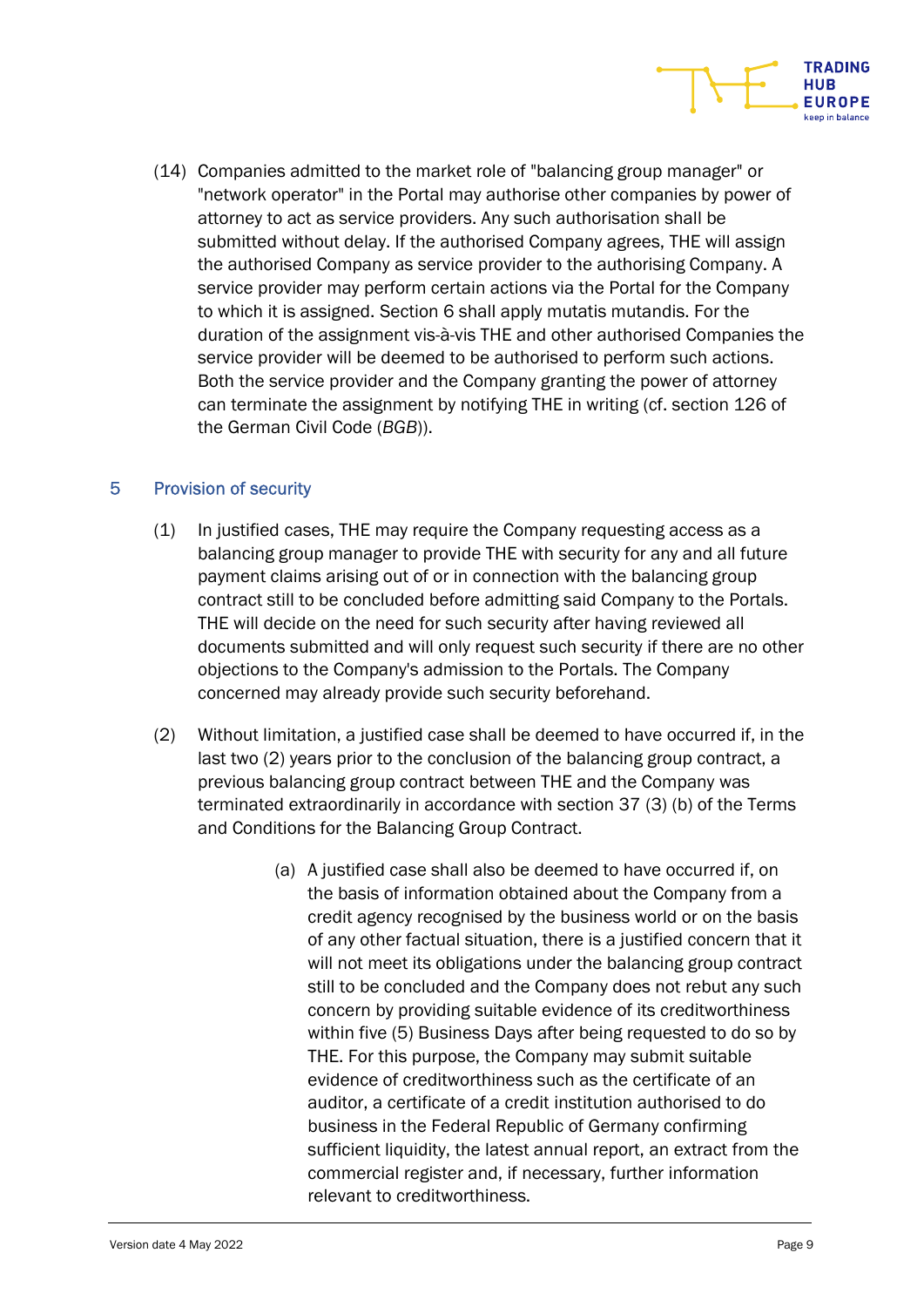

- (b) Notwithstanding the foregoing, a well-founded concern shall also be deemed to exist in any case if any rating from a recognised rating agency is not at least
	- a long-term rating of BBB- or better from Standard & Poor's,
	- a long-term rating of BBB- or better from Fitch,
	- a long-term rating of Baa3 or better from Moody's,
	- a Creditreform rating (credit index score 2.0) of risk class II (in accordance with the Creditreform Rating Map Germany as amended from time to time).

The foregoing shall also apply if the Company does not have a comparable rating from any other recognised rating agency. If several ratings are available, a reasonable concern shall also be deemed to exist if only one of said ratings does not at least correspond to the aforementioned rating level.

- (c) When requesting the Company to provide security, THE shall disclose to the Company all of the data and the material content of the information on which the reasonable concern according to section 5(2) is based.
- (3) The Company shall provide such security within two (2) months of THE's request. If such security is not provided in time, registration will be refused and the documents provided for the registration will be returned to the applying Company, relieving THE of any further responsibilities.
- (4) Types of security include unconditional and irrevocable bank guarantees, unconditional and irrevocable company guarantees (including without limitation unrestricted letters of comfort and ultimate parent company guarantees) and unconditional, irrevocable and directly enforceable guarantees of a credit institution duly authorised to do business in the Federal Republic of Germany. It shall be for the Company to for select the type of security.
- (5) As regards the requirements to be met by the individual types of security, the following shall apply:
	- (a) A bank security shall be provided in the form of an unconditional, irrevocable and directly enforceable guarantee of a credit institution duly authorised to do business in the Federal Republic of Germany. The credit institution issuing the guarantee shall have at least a long-term rating of A- from Standard & Poor's or a long-term rating of A3 from Moody's or belong to the German savings bank or cooperative sector.
	- (b) For corporate guarantees and sureties, the Company providing the collateral shall have a long-term rating of at least A- from Standard & Poor's, a rating of at least A- form Fitch, a long-term rating of at least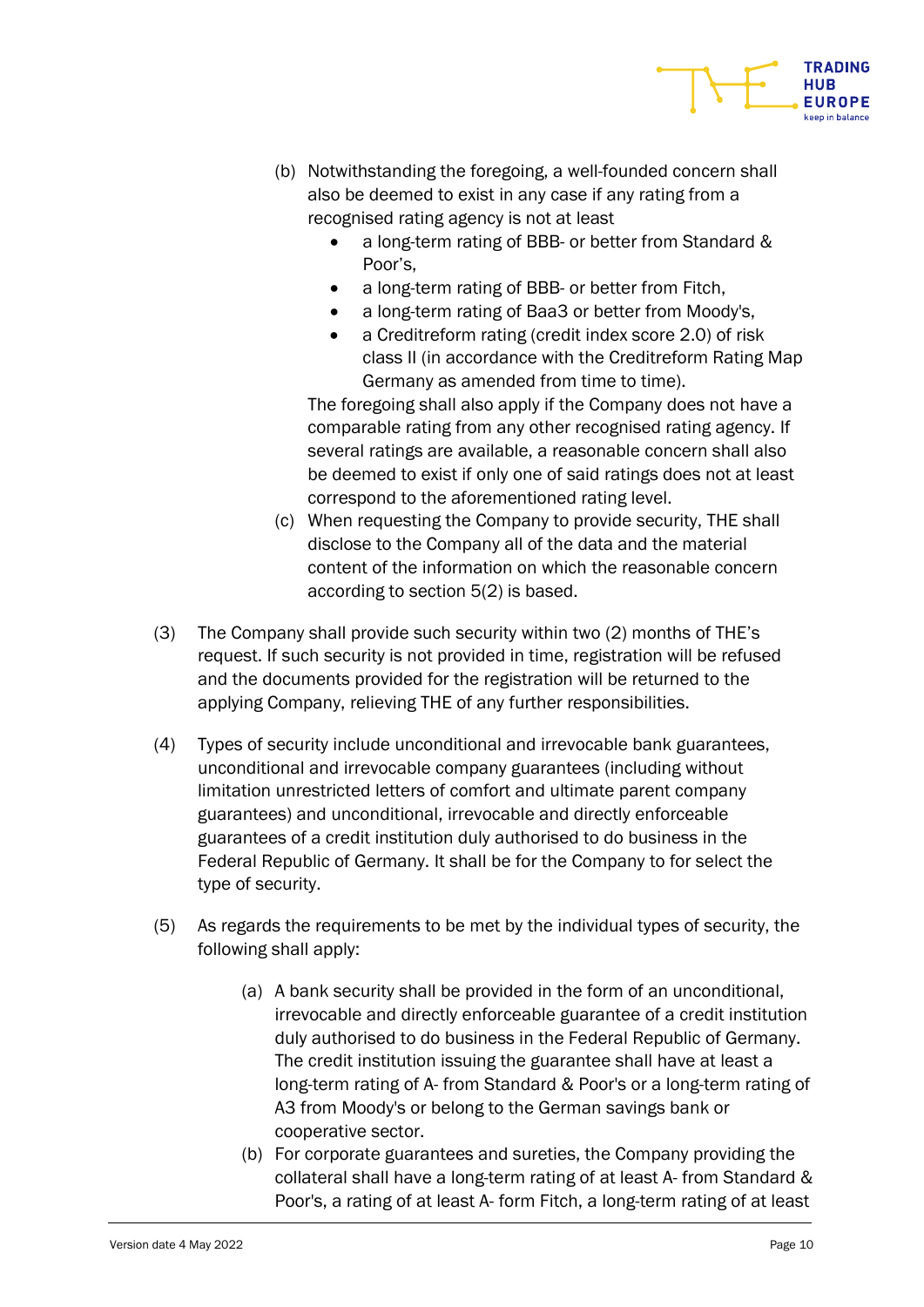

A3 from Moody's or a Creditreform rating (credit index score 2.0) of at least risk class I (in accordance with the Creditreform Rating Map Germany as amended from time to time). Furthermore, the total amount of the collateral deposited with THE by a Company may not exceed 10% of the liable equity capital of the collateral provider. The Company shall provide appropriate evidence thereof to THE by providing the security deposit.

- (c) Any surety or guarantee declaration shall contain a waiver of the defence of failure to pursue remedies, the defence of voidability and set-off. Any absolute surety or guarantee shall be valid for a duration of at least twelve (12) calendar months from the date of issue.
- (6) The amount of the security shall be EUR 100,000 for each Company intending to conclude a balancing group contract with the MAM. After issuing the first six valuable balancing group invoices (invoice amount > EUR 0.00), THE will calculate the security according to the rules of the balancing group contract still to be concluded.
- (7) THE may draw on the security according to the rules of the balancing group contract still to be concluded. The current version of the terms and conditions for the balancing group contract is available on the website.
- (8) THE will immediately return the security if the Company is not admitted to the Portals or if the admission to the Portals is terminated without a balancing group contract having been concluded by the Company. The foregoing shall also apply mutatis mutandis if the contract for the relevant balancing group is terminated.

# 6 Balancing group contract management (only BGM market role)

Companies admitted in the market role of "balancing group manager" can conclude and terminate balancing group management contracts via the Portals. To do so, an authorised User of the Company must first log in to the protected area of the relevant Portal and enter the required data via the User interface. Submitting the data via the Portal only creates an offer to conclude a contract. The actual conclusion, amendment or termination of a contract only becomes effective upon confirmation of the respective transaction by THE.

# 7 Registration for VTP Portal and VTP nominations (only BGM market role)

- (1) The VTP Portal may only be used if there is a valid balancing group contract of the "FZK" type in the protected area of the Customer Portal.
- (2) After conclusion such a balancing group contract, the admitted User simultaneously submits an offer by filling in the registration form "User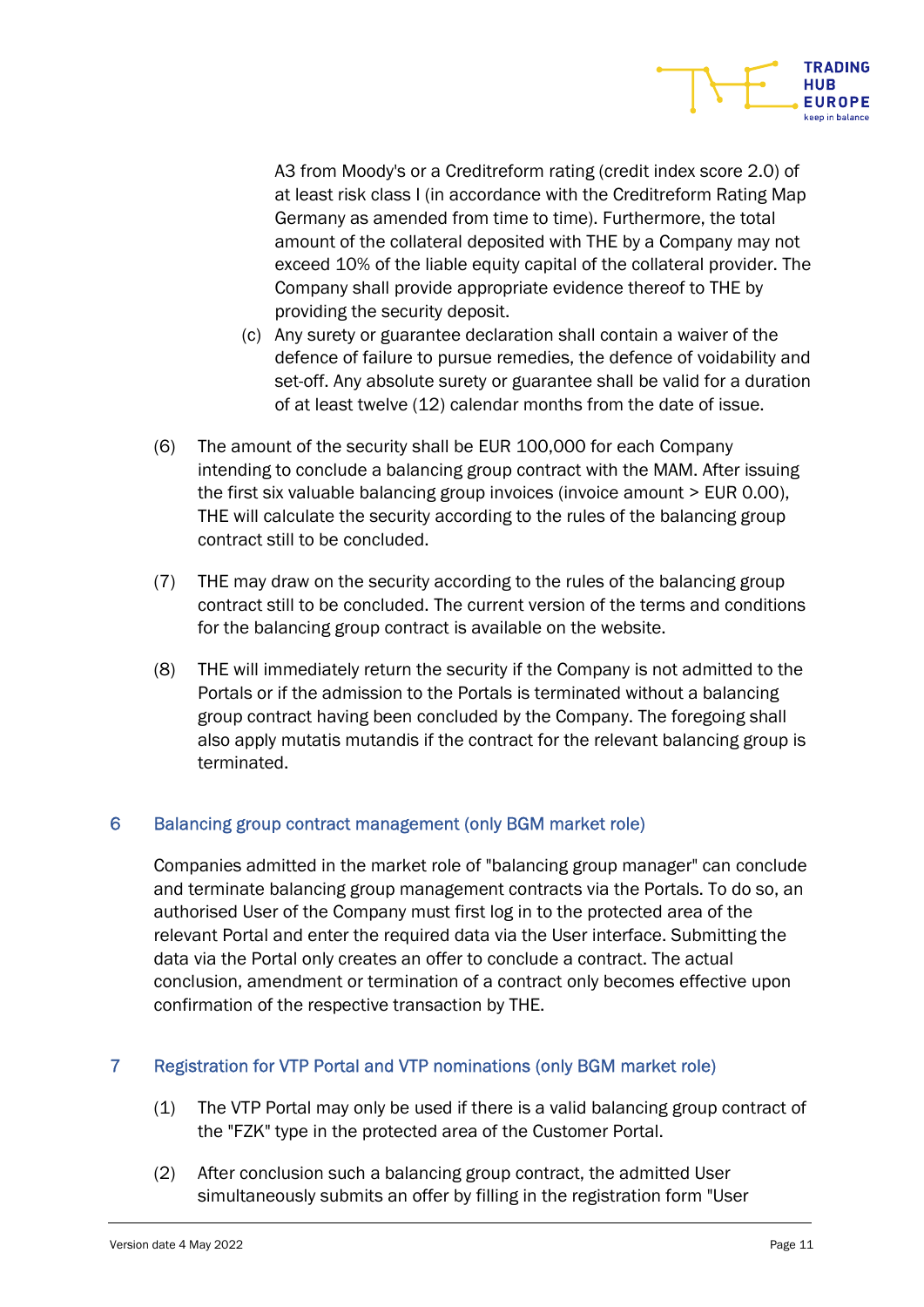

Registration for the VHP Portal" provided on the website of THE to conclude a contract on the use of the VTP Portal. In doing so, the User implicitly declares its consent to the Company name and, if reported, the telephone number being published in the VTP Portal. The User has the right to withdraw its consent to the publication of the Company name and telephone number at any time with a notice period of five (5) business days in writing to THE.

- (3) No later than two working days after receipt of the registration form pursuant to section 2 sentence 1 by THE, the admitted User will receive the access details for the use of the VTP Portal sent by THE. The receipt of said access details establishes a contract on the use of the VTP Portal between THE and the admitted User ("VTP Portal Usage Relationship"), and the User is granted access to the VTP Portal and the information provided on that Portal along with the functionalities mentioned under section 3 (2) as further defined in the service description on the Trading Hub Europe website.
- (4) The User name and password are non-transferable.
- (5) VTP nominations shall be submitted by the authorised Users using the balancing group contract number. For the transfer of quantities between balancing groups, only one nomination of the disposing balancing group manager and one nomination of the acquiring balancing group manager is required in each case.
- (6) Due to a default setting, the Company name and, if reported, the telephone number of the balancing group manager are always displayed in the VTP Portal for the balancing group contract number. This function can be deactivated with immediate effect by the relevant balancing group manager's administrator in the VTP Portal. It can be reactivated at any time.

## 8 Master data maintenance

- (1) In the protected area of the Customer Portal, the authorised User can view and edit its master data and, if applicable, the master data of the associated company, depending on the authorised User's Portal authorisation.
- (2) Depending on the authorised User's Portal authorisation, the User is obliged to check that all User and Company data are complete and correct and shall maintain said data on its own responsibility (changes of name or address, etc.). Data maintenance constitutes a material contractual obligation.

## 9 User accounts

(1) In the course of the registration process pursuant to section 4, THE will create a User account for a natural person for the Company. The User will have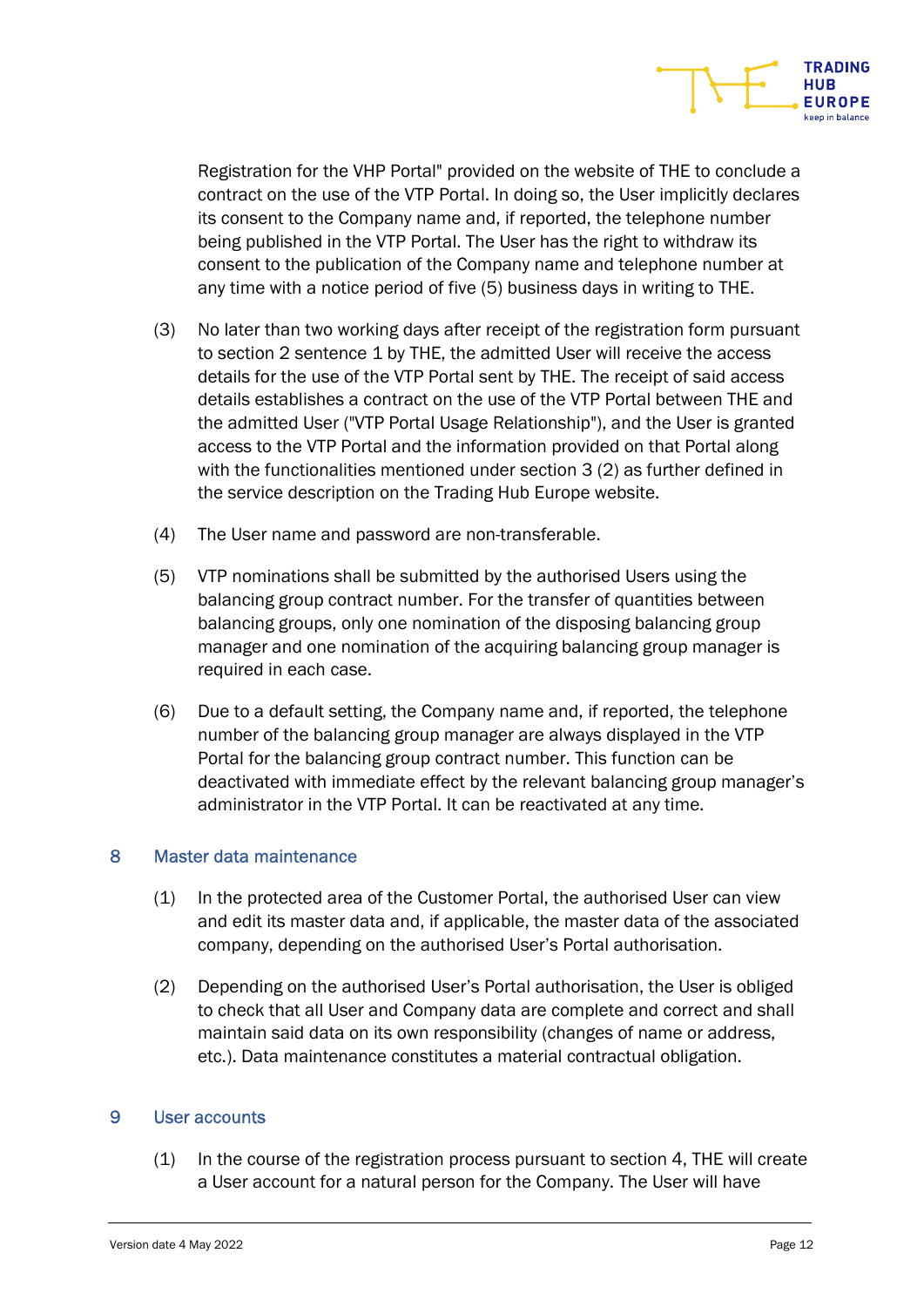

access to the functionalities detailed in section 3 as defined by its market role according to section 4 (1).

- (2) The first User shall name a responsible User for the VTP Portal.
- (3) Each User shall duly and truthfully complete the "Market Participant´s power of attorney for the user" form and shall submit a certificate of good conduct and a certified copy of an identity card by post. If all requirements are met, THE will grant the User access to the Portal.
- (4) The Company shall only assign User accounts to individuals who are entitled to represent the Company on the Portal vis-à-vis THE and other companies, and shall authorise such individuals by signing the "Market Participant´s power of attorney for the user" form.
- (5) Login details are non-transferable. If another, previously unnamed User is to replace an authorised User, a new authorisation must be issued and the previous User's account must be deactivated by the Company.
- (6) THE shall have the right to suspend or terminate a User's access if there are reasonable grounds to believe that the User is or has been in breach of these Portal Terms of Use or any applicable law relating to Portal use, or if there are reasonable grounds to believe that the User is unreliable, or if THE has another legitimate interest in suspending the User. THE will give appropriate consideration to the legitimate interests of the affected Company when deciding to lock an account.
- (7) The Company shall be generally liable for any and all activities conducted under its User accounts. The foregoing shall not apply if the Company is not responsible for any misuse of its User accounts because it has not breached its due diligence obligation.

# 10 Scope of permitted use, monitoring of User activities

- (1) Each User's right of use shall be limited to accessing the respective Portal and using the services available on such Portal in each case as provided in these Portal Terms of Use.
- (2) The Company shall be responsible for creating the technical prerequisites for the use of the services available via the Portals within its own sphere of influence. THE shall have not obligation to provide any advice in this regard.
- (3) It is hereby pointed out by THE that the User's activities may be monitored to the extent permitted by law. Such monitoring may include logging and analysing IP connection details in the event of a suspected breach of these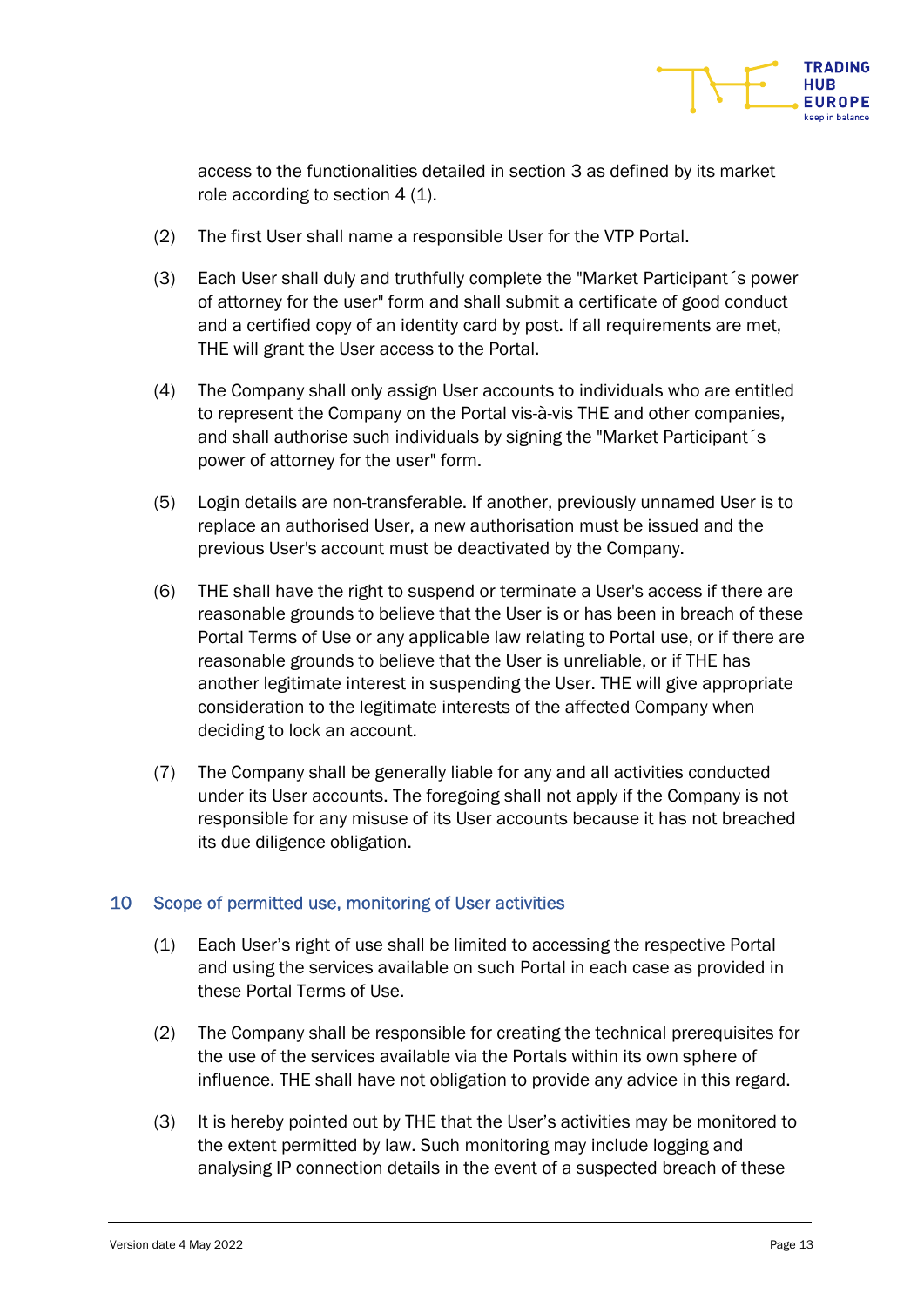

Portal Terms of Use and/or in the event of a concrete suspicion of any other illegal act or criminal offence in connection with the use of the Portal.

## 11 Portal availability

- (1) The right to use the Portals and their functions is granted only to the extent that it is technically and operationally feasible and reasonable for THE to make the Portals and their functions available. THE will make every effort to ensure uninterrupted use of the Portals and their functions. However, temporary restrictions or interruptions may occur due to technical problems (including, without limitation, power cuts, hardware and software errors, technical problems affecting data lines).
- (2) THE shall be entitled to temporarily restrict its services to the extent required to maintain the security and integrity of the technical facilities or to implement technical measures that serve the proper or improved provision of the services or in the event of the occurrence of unforeseeable technical malfunctions including, without limitation, power cuts, hardware or software errors or technical problems affecting data lines. In such cases the Company shall not have any legal claim against THE to use the Portal in question. THE will inform the Company thereof without undue delay by e-mail and take all reasonable steps to restore Portal availability.

## 12 Special due diligence obligations of the admitted Company

- (1) The Company shall use the Portals only as permitted under applicable laws and regulations.
- (2) The Company shall keep the login details confidential and take all necessary precautions to prevent unauthorised third parties from gaining access to the login details. The Company shall inform THE without undue delay of any suspected use of the login details by third parties.
- (3) All data submitted to THE as part of the use of the Portals shall always be complete and correct.
- (4) The Company shall ensure that no malware (including, without limitation, computer viruses, Trojans, etc.) is present on its devices, which could lead to damage or any adverse effects on the hardware or software of THE or other Company or Users. The foregoing shall also apply mutatis mutandis to thirdparty software used by the Company, including, without limitation, special encryption software.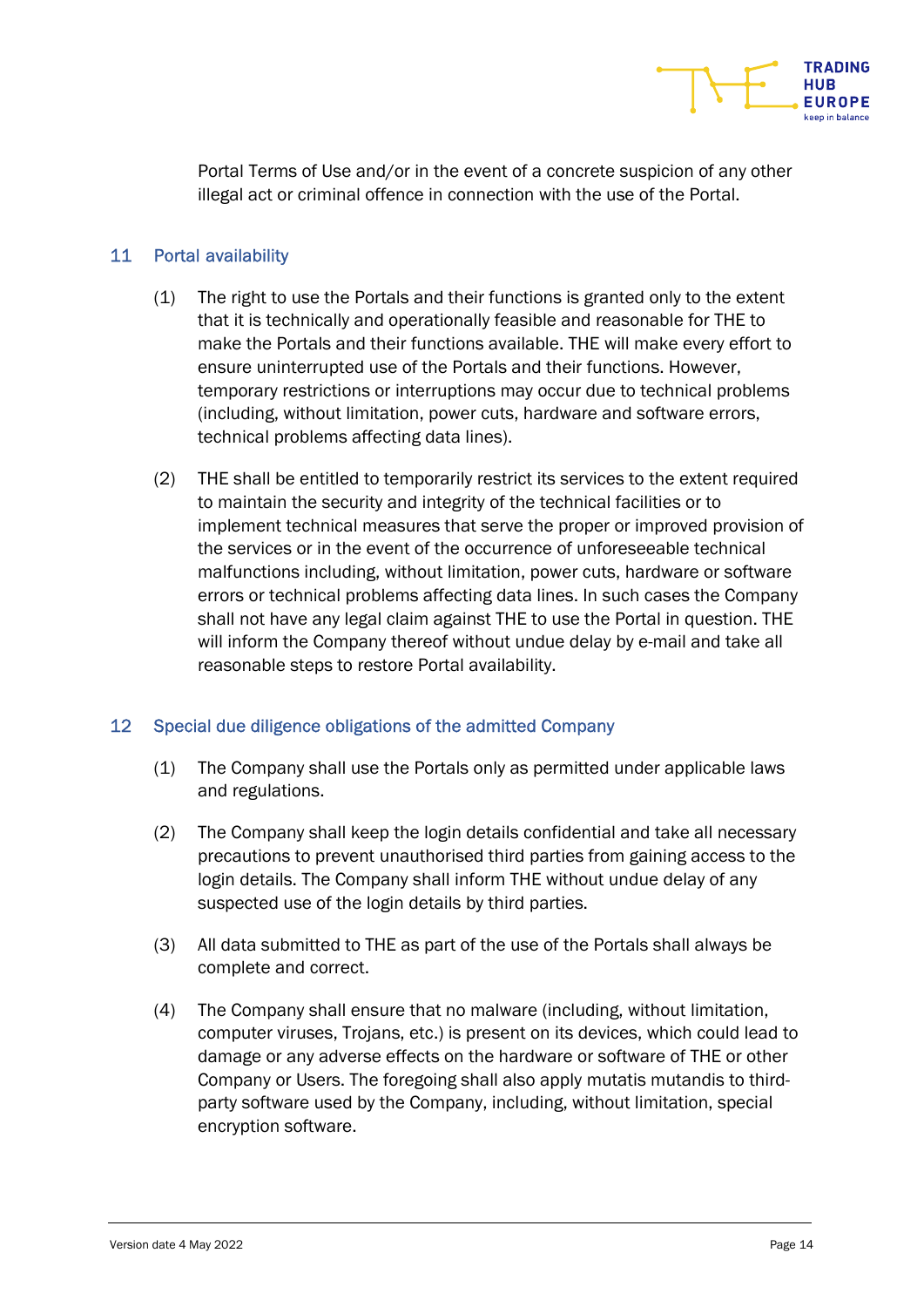

#### 13 Term, termination and right to rescind the contract in the event of system errors

- (1) Each Portal Usage Agreement is concluded for an indefinite period of time. The Company may terminate the Portal Usage Agreement at any time with a notice period of five (5) Business Days in writing if no valid balancing group contracts exist with THE. In the event that balancing group contracts exist, section 6 shall apply.
- (2) If, after Portal registration, reasonable doubts arise as to the correctness of the Company's registration information provided under these Portal Terms of Use, THE may terminate the Portal Usage Agreement with immediate effect, provided that the Company has been unable to dispel such doubts after expiry of a reasonable period of time for comment. In deciding on termination without notice, THE will give appropriate consideration to the legitimate interests of the Company concerned. In case of termination, a new admission process of the Company or another Company with the same management can be started no earlier than after a six-month blocking period.
- (3) THE shall be entitled to terminate the Portal Usage Agreement with immediate effect if the Company has breached or is in breach of its obligations pursuant to section 4 (12). In deciding on termination without notice, THE will give appropriate consideration to the legitimate interests of the Company concerned. In the event of termination, a new admission process of the Company or of another Company with the same management can be started no earlier than after a six-month blocking period.
- (4) Notice of termination shall be provided in text form (cf. Section 126b of the German Civil Code (BGB)).
- (5) Upon termination of a balancing group contract between THE and the Company, the Portal Use Agreement will terminate at the same time, unless there is another balancing group contract between THE and the Company or THE expressly declares the continuation of the Portal Use Agreement prior to the termination date of the balancing group contract. THE will give appropriate consideration to the legitimate interests of the Company when deciding on the continuation.
- (6) Upon termination of the Portal Usage Agreement, THE will block Portal access for the Company concerned and its Users. All personal data will be deleted in accordance with the data protection regulations.
- (7) THE shall be entitled to rescind a contract concluded in the protected area within two (2) Business Days if the conclusion of such contract was only made possible by errors in connection with electronic data processing and if it is impossible or unreasonable for THE to render the service.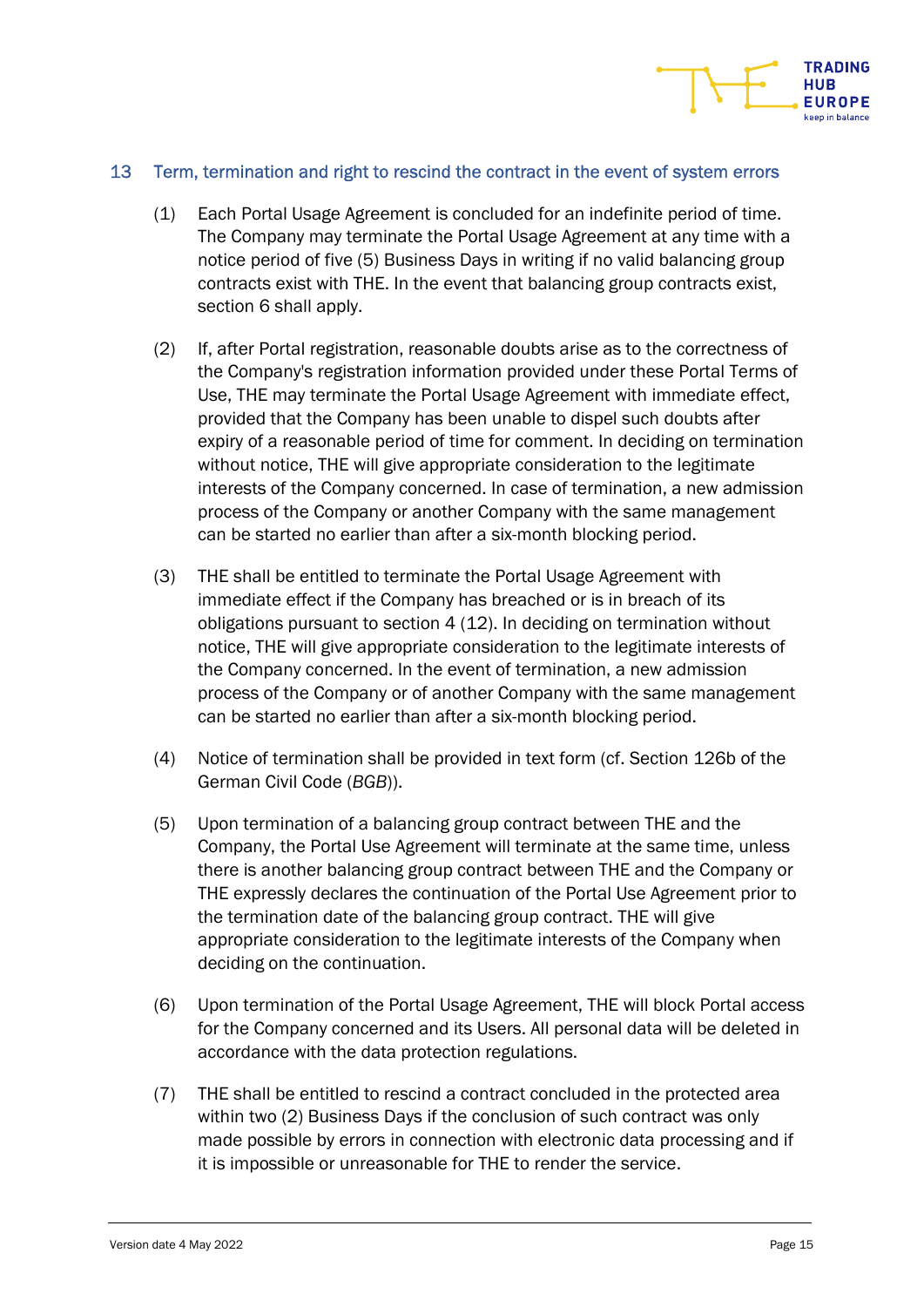(8) The foregoing shall be without prejudice to the Parties' statutory rights to terminate a contract.

## 14 Use of data

- (1) The market data submitted by the Company to THE as part of its use of the Portal enables THE in its capacity as market area manager to comply with its statutory responsibilities to publish and provide information relating to balancing group management and system balancing activities in the market area and thus to increase transparency for the market partners. Where market data and/or content submitted to THE is the property of the Company submitting the data and/or content, the Company shall grant THE, to the extent required for handling the balancing group management processes, the free-of-charge and transferable right to:
	- store such data and/or content,
	- publish such data and/or content by displaying such data and/or content in the protected area of the Portal and to make such data and/or content accessible to the Users of the Portal,
	- process and reproduce such data and/or content, insofar as this is necessary for the provision or publication of such data and/or content in the protected area, and
	- grant other companies and Users the right to use such data and/or content.
- (2) THE reserves the right to edit, block or remove any market data provided on the Portal if and to the extent that THE becomes aware or has reasonable grounds for suspecting that such data and/or content has been transmitted to THE inaccurately, incompletely or unlawfully or is presented in an inaccurate or incomplete manner. In so doing THE will give appropriate consideration to the legitimate interests of the transmitting Company.

## 15 Data protection

(1) THE's quality standards include the responsible handling of the User's personal data and ensuring compliance with the German Data Protection Act and the General Data Protection Regulation (GDPR) as amended from time to time. THE will process the personal data provided by the User only to the extent permitted by law and by contract for the purpose of admission to, and use of, the online Portals and contractual performance (cf. Art. 6 et seq. GDPR). THE will only process or use the data submitted by the User for other purposes if the User has given its express consent or if THE is legally obliged to do so. Further information on data protection is contained in THE's Privacy Policy (available on the THE website). This Privacy Policy shall not form part of the respective Portal usage relationship.

**TRADING** HUR **FUROPE**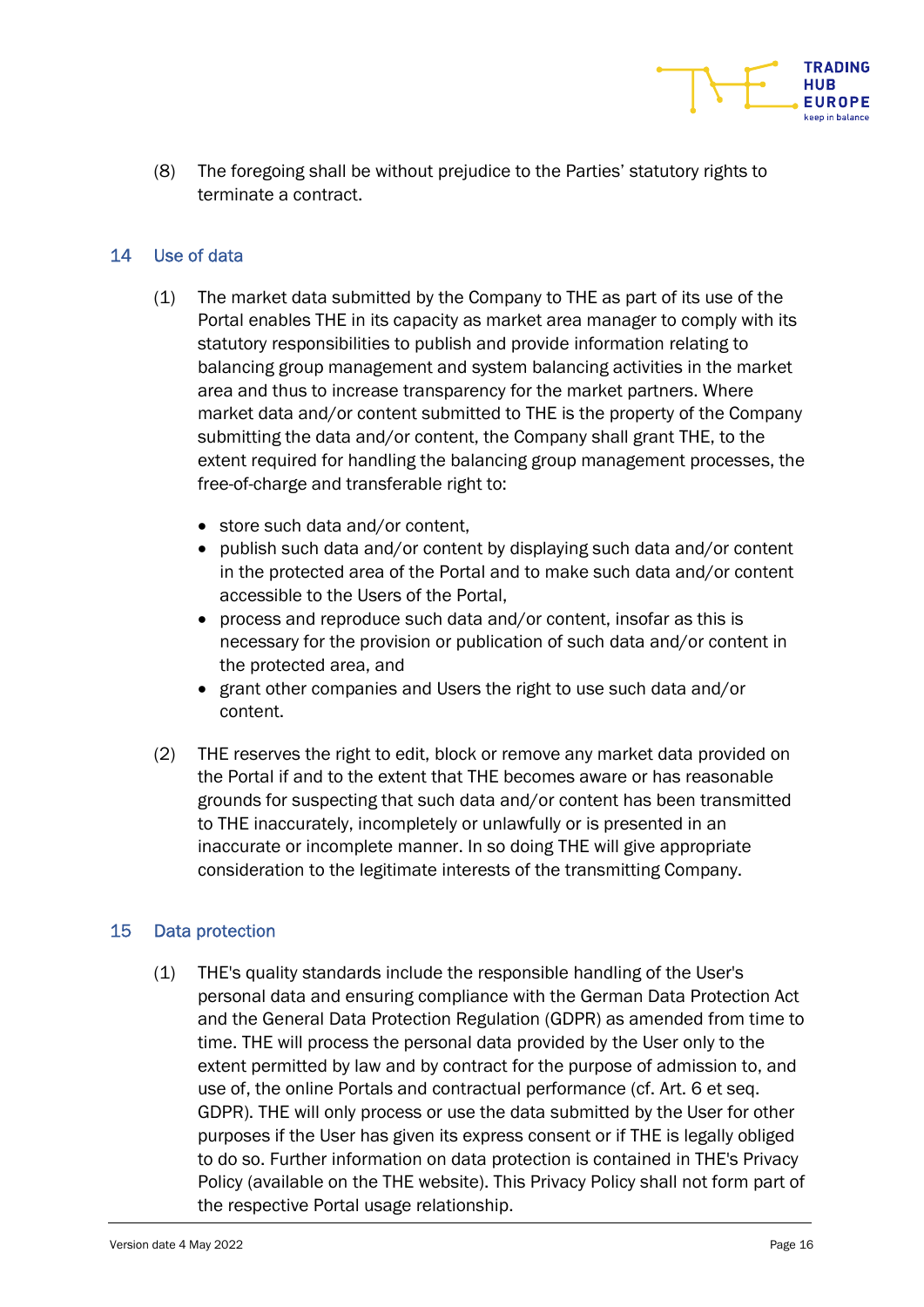(2) The Parties undertake to comply with all relevant provisions of all applicable data protection laws and to protect any and all data they collect and store in connection with the performance of the contract against unauthorised access by third parties.

# 16 Confidentiality

- (1) Save as otherwise provided in paragraph (2) of this section 16, the Parties shall treat as confidential all information received in connection with registration under these Portal Terms of Use and designated as confidential (hereinafter referred to as "Confidential Information") and shall not disclose or make available any such Confidential Information to third parties without the affected Party's prior written consent. The Parties undertake to use Confidential Information exclusively for the purpose of implementing the respective contract.
- (2) Each Party shall be entitled to disclose Confidential Information it has received from the other Party without the latter's written consent
	- (a) to an affiliated entity, provided that such entity is under a similar obligation of confidentiality,
	- (b) to its shareholders, representatives, agents, advisers, banks and insurance companies, if and to the extent that disclosure is required to ensure the proper performance of the relevant contractual obligations, and provided that such persons or entities have undertaken to keep such Confidential Information confidential prior to their receipt thereof or are subject to a statutory professional confidentiality requirement in respect of such Confidential Information; or
	- (c) to the extent that such Confidential Information was legitimately known to the receiving Party prior to receiving such Confidential Information from the other Party, already in the public domain or becomes publicly available other than through an act or omission of the receiving Party, or must be disclosed by the disclosing Party under any statutory provision or a court or official order or a request received from a regulatory authority, or.
- (3) The obligation to observe confidentiality shall end two (2) years after receipt of the information if no balancing group contract is concluded. The documents shall then be destroyed. In all other respects, the confidentiality obligations under the balancing group contract shall also apply to the Confidential Information received in the course of registration under these Portal Terms of Use.

**TRADING** HUR **FUROPE**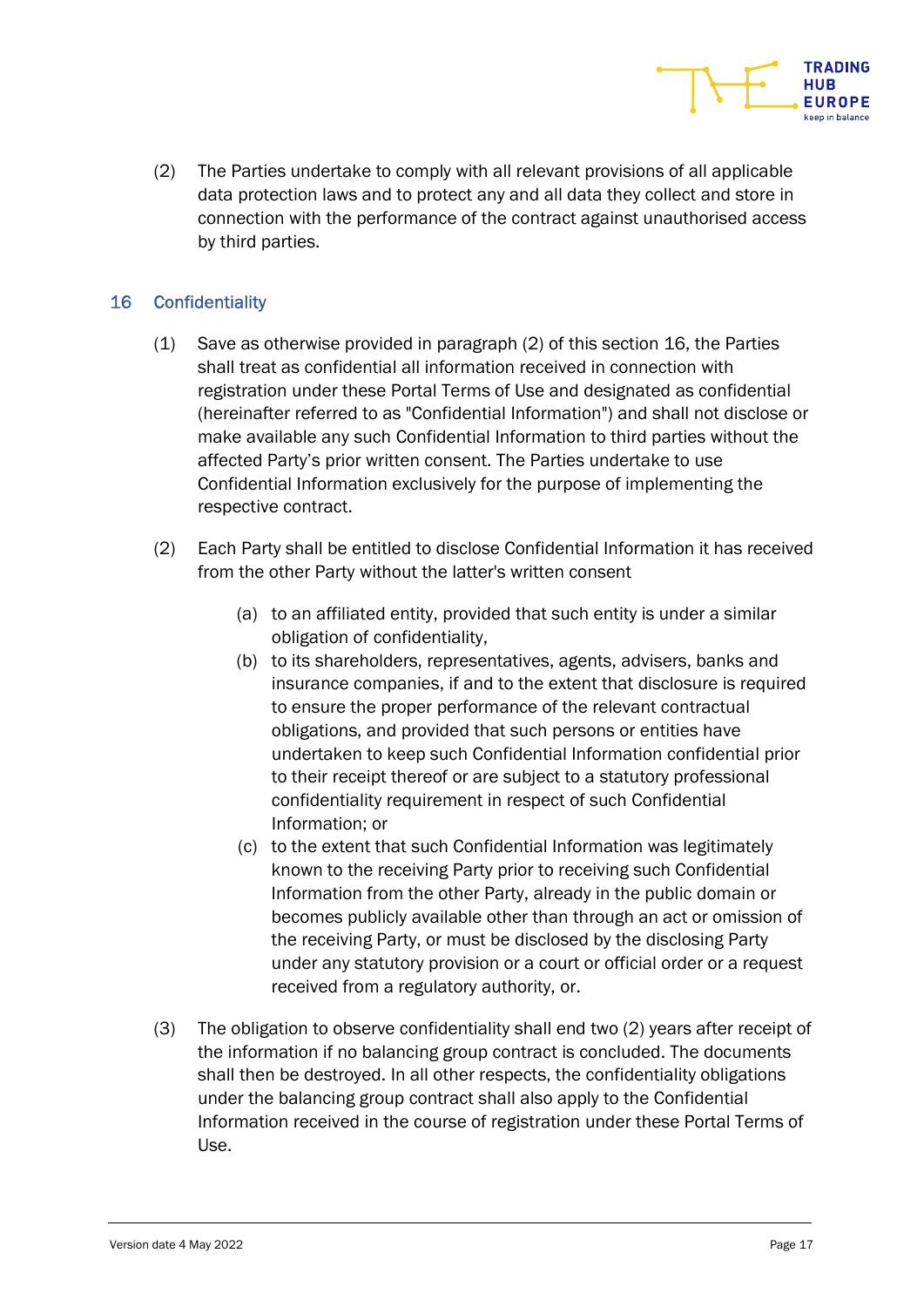

# 17 Liability

- (1) THE shall only be liable hereunder if it fails comply with a material contractual obligation the breach of which either places at risk the achievement of the contract's purpose and/or the fulfilment of which is a prerequisite for the proper performance of the contract, and on whose fulfilment the Company may regularly relies and may rely (hereinafter referred to as "Cardinal Obligation").
- (2) THE shall not be liable if the circumstances giving rise to a claim against THE
	- (a) are based on an unusual and unforeseeable event beyond THE's control, the consequences of which could not have been avoided despite the exercise of reasonable care, or
	- (b) were brought about by THE complying with a legal obligation.
- (3) THE shall not be liable for any failures of or disruptions to the technical infrastructure outside THE's sphere of responsibility ("Force Majeure").
- (4) The foregoing limitations of liability under section 17(1) to (3) shall not apply in the case of
	- (a) damage caused by intent or gross negligence,
	- (b) personal injury (injury to life, body, health),
	- (c) as well as the assumption of guarantees.

The foregoing shall be without prejudice to THE's liability under mandatory statutory provisions (including without limitation the Product Liability Act).

## 18 Modification of these Portal Terms of Use

- (1) THE reserves the right to modify these Portal Terms of Use to the extent that such modification is reasonably acceptable to the User, with appropriate consideration being given to the legitimate interests of THE. Without limitation, an amendment shall be deemed reasonable if it is required in order to be able to comply with any changes in statutory, legal or regulatory requirements. Changes to the Portal Terms of Use will be communicated to the Company in text form (cf. Section 126b of the German Civil Code (BGB)) ("Change Notice") and will come into effect four (4) weeks after notification, unless a later date is expressly specified.
- (2) If changes are made to the disadvantage of the User, the User shall have the right to terminate the respective Portal usage relationship in text form at the time the change becomes effective (exceptional right of termination). THE will inform the User in the Change Notice both of the exceptional right of termination and of the fact that the change will become effective if the User